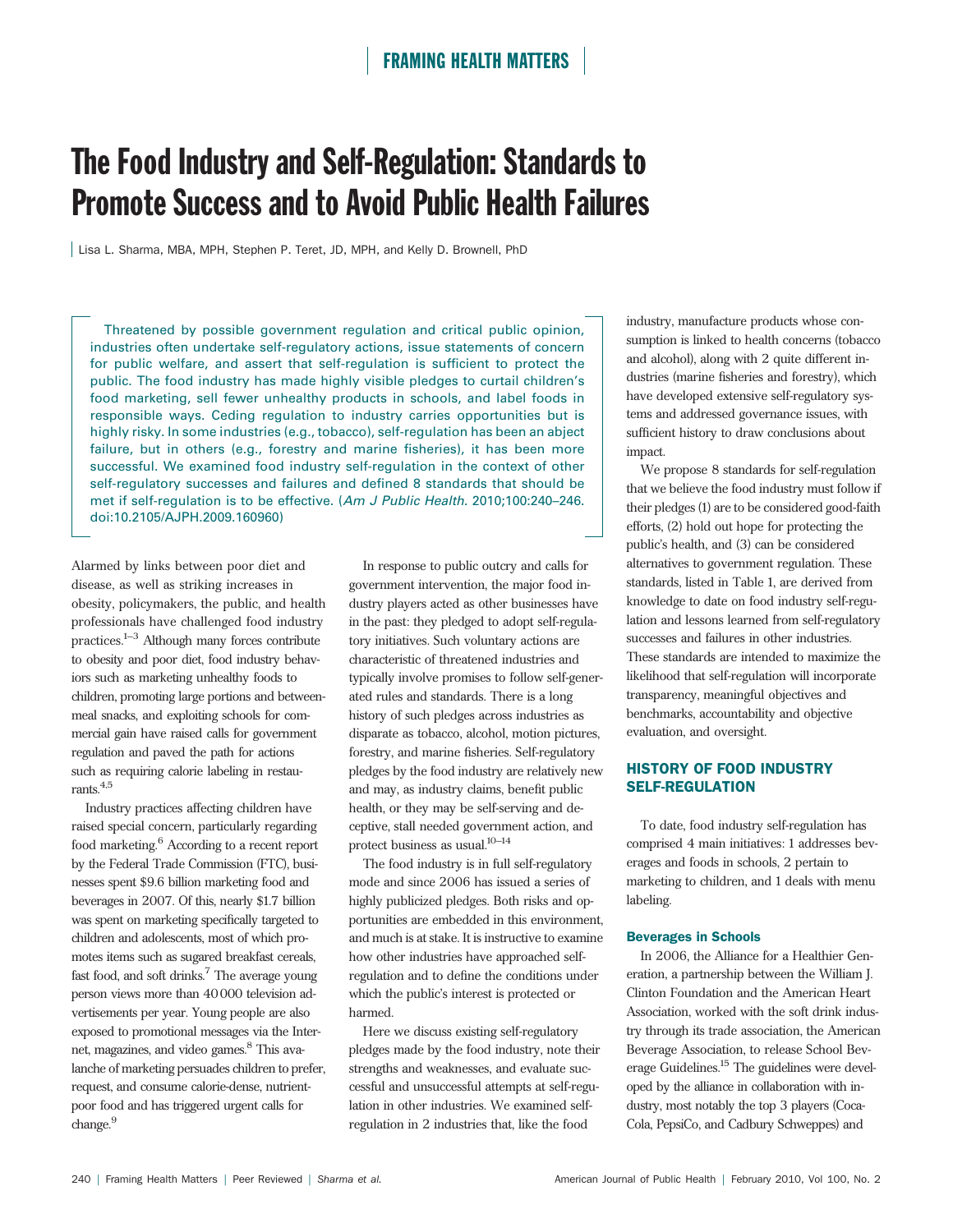#### TABLE 1—Proposed Standards for Self-Regulatory Activities of the Food Industry

| Aim                                     | Standard                                                                                                                                                                                                                                                                                                              |
|-----------------------------------------|-----------------------------------------------------------------------------------------------------------------------------------------------------------------------------------------------------------------------------------------------------------------------------------------------------------------------|
| Transparency                            | Transparent self-regulatory standards created by a combination of scientists<br>(not paid by industry) and representatives of leading nongovernmental<br>organizations, parties involved in global governance (e.g., World Health<br>Organization, United Nations Food and Agriculture Organization),<br>and industry |
|                                         | No one party given disproportionate power or voting authority                                                                                                                                                                                                                                                         |
| Meaningful objectives and benchmarks    | Specific codes of acceptable behaviors based on scientifically justified criteria<br>Predefined benchmarks to ensure the success of self-regulation                                                                                                                                                                   |
| Accountability and objective evaluation | Mandatory public reporting of adherence to codes, including progress<br>toward achievement of full compliance with pledges and attainment<br>of key benchmarks                                                                                                                                                        |
|                                         | Built-in and transparent procedures for outside parties to register<br>objections to self-regulatory standards or their enforcement                                                                                                                                                                                   |
|                                         | Objective evaluation of self-regulatory benchmarks by credible outside<br>groups not funded by industry to assess health, economic,<br>and social outcomes                                                                                                                                                            |
|                                         | Periodic assessments/audits to determine compliance and outcomes                                                                                                                                                                                                                                                      |
| Oversight                               | Possible oversight by an appropriate global regulatory or health body<br>(e.g., World Health Organization)                                                                                                                                                                                                            |

generated considerable attention, attributable in part to former president Clinton's involvement in a press conference that introduced the guidelines.

The guidelines include industry promises to limit portion sizes of beverages and set standards for the caloric and nutritional content of beverages to be sold in schools, with greater restriction in elementary and middle schools than in high schools. The industry pledged to have the guidelines fully implemented prior to the 2009 to 2010 school year. The industry released reports on its progress in 2007 and 2008, noting, among other claims in its 2008 report, ''After just two years of implementation, the guidelines have cut beverage calories shipped to schools by 58%."<sup>15</sup>

The potential benefit of these guidelines and participation by the major players could be considerable. Coca-Cola and PepsiCo alone control three quarters of the world beverage market, so their participation in meaningful self-regulation would have enormous reach. In addition, although beverage consumption in schools is only part of overall consumption of calories from beverages, schools are important symbolically as safe or unsafe nutrition environments.16

The limitations of this pledge, however, create a strong need for our proposed standards (Table 1). The beverage industry has met 1 standard: periodic assessment to determine compliance (albeit funded by industry). The other key criteria have not been met. Most important, the process of establishing nutrition criteria was not transparent and did not involve objective input from the scientific community. An example of flawed criteria is that high schools, where much of the sugared-beverage intake occurs, are subject to far less restriction than are elementary schools, where little intake occurs.<sup>17</sup>

The pledge leaves several other concerns unaddressed: (1) predefined benchmarks (e.g., lowered sugar intake) were not established; (2) no evaluation has been undertaken by parties not funded by industry; (3) some problematic beverages are not regulated, such as caloriedense sports drinks, diet drinks (which continue to offer branding opportunities), and new drink categories (e.g., energy drinks); (4) the long phase-in period does not require amending existing contracts; and (5) the requirement

for signatory companies to follow the guidelines is not binding.<sup>11</sup> In light of these concerns, the effectiveness of beverage industry self-regulation is uncertain.

Another key consideration is whether pledges extend beyond the United States. The global health consequences of poor diet are staggering, $18$  so it is important that actions taken by industry apply across the world. This is the impetus for our suggestion that world bodies such as the World Health Organization be involved with input on self-regulatory actions and oversight of compliance and impact.

#### Children's Food Advertising

Another major self-regulatory move by industry is the 2007 Children's Food and Beverage Advertising Initiative, sponsored by the Council of Better Business Bureaus but with guidelines established by industry. The initiative is voluntary and outlines restrictions on the advertisement of food products to children younger than 12 years, with the goal of ''shifting the mix of advertising messaging to children to encourage healthier dietary choices and healthy lifestyles."<sup>19</sup>

To date, 15 food and beverage companies have pledged to participate: Burger King, Cadbury Adams, Campbell Soup, Coca-Cola, ConAgra Foods, General Mills, Hershey, Kellogg, Kraft, Mars, McDonald's, PepsiCo, Nestle´ USA, Dannon, and Unilever USA. Specific pledges vary by company; however, all signatory companies agreed to devote no less than 50% of their child-directed advertising to the promotion of ''healthier dietary choices and/or to messages that encourage good nutrition or healthy lifestyles.''19 Companies also agreed to reduce or eliminate the use of third-party-licensed characters in advertising of unhealthy foods, not to seek product placement of unhealthy products, and not to use representations of unhealthy food products in interactive games targeted at children younger than 12 years. In addition, participating companies must not advertise food or beverage products in elementary schools, with the exception of ''displays of food and beverage products, charitable fundraising activities, public service messaging, or items provided to school administrators.''19

The strength of the Council of Better Business Bureaus guidelines lies in their laudable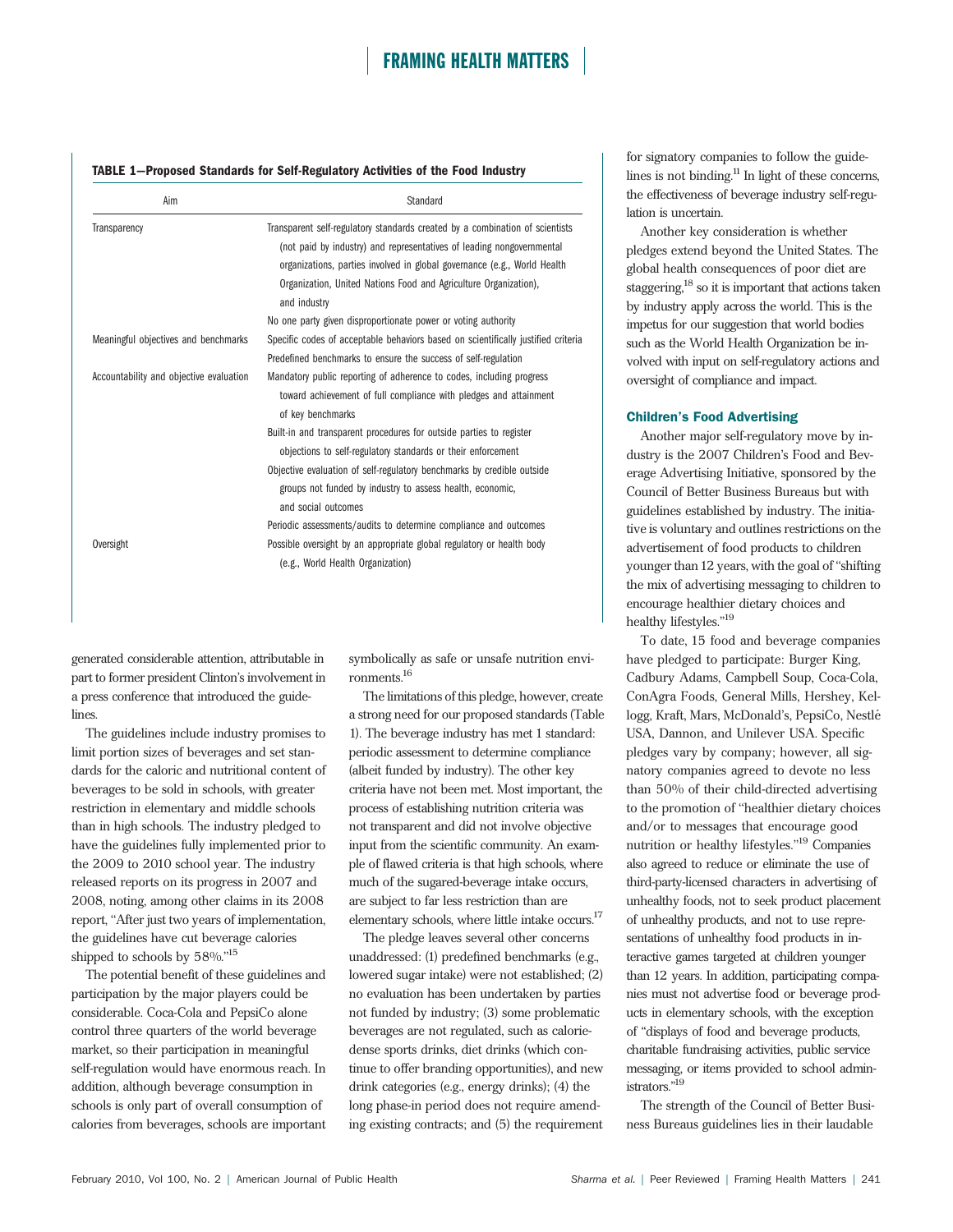stated goal and the fact that so many large companies are taking part, but many uncertainties remain. Will industry standards for healthy food be so lax as to require little change in marketing? Will industry comply? Will food companies do as the tobacco industry did and simply shift marketing dollars to other and perhaps more cost-effective means of marketing (e.g., from television to the Internet)? Will industry changes reduce overall exposure of children to marketing of calorie-dense foods? Will companies rely on 1 part of their pledge (use messages that ''encourage good nutrition or healthy lifestyles'') as justification for not acting on the other part (the promotion of healthier dietary choices)? Will depicting Ronald McDonald, Captain Crunch, or the Trix Rabbit being physically active make it permissible to promote unhealthy products to children? Each of these questions can and must be answered to determine whether these pledges will be effective. It will be especially important to track how variations in pledges and compliance with pledges change with time. Will the stronger actions of the more progressive companies pressure the laggards to improve, or will a lower common denominator prevail? Monitoring compliance is essential but at present has not occurred.

Like the Alliance for a Healthier Generation beverage pledge, the Children's Food and Beverage Advertising Initiative does not meet most of the standards described in Table 1. In addition to lacking transparency and objective scientific input, it provides for no benchmark to reduce children's exposure to marketing of calorie-dense foods, no mandatory public reporting, and no objective means for evaluating compliance and impact.

#### Character Licensing on Foods

Character licensing to promote food sales is the third arena for self-regulatory pledges. Disney<sup>20</sup> and Nickelodeon<sup>21</sup> promised to discontinue the use of their names and licensed characters on packaging for foods that do not meet their self-defined criteria for healthier food. For Disney, healthier food products are those that have less than 30% of calories from fat for meals and 35% for snacks; less than 10% of calories from saturated fat for meals and snacks; and less than 10% or 25% of calories from added sugar for meals and snacks, respectively.

Nickelodeon, on the other hand, only states that the use of licensed characters will be ''limited to products that meet 'better for you' criteria<sup>"21</sup> and does not detail nutritional guidelines.

Changes for both companies were slated to go into effect in January 2009, once existing licensing agreements expired. An analysis of the cross-promotion of food products in supermarkets found that although character licensing had decreased, cross-promotions in general had doubled from 2006 to 2008, so vigilance is warranted.<sup>22</sup>

#### Smart Choices Food Labeling

A fourth and far-reaching effort pertains to package labeling and was announced in 2008 by the Keystone Center in collaboration with several major food companies. The Smart Choices Program involves the use of a green-and-white symbol with a check and the words ''Smart Choices Program: Guiding Food Choices''.23 The symbol is to appear on designated foods, with the aim of creating a uniform system whereby food companies can indicate foods that represent more nutritious choices. The program has 2 main features: (1) indication on the front of the package of how many servings are in the container and the number of calories per serving and (2) the application of the Smart Choices symbol to foods that meet designated criteria.

One part of the Smart Choices approach, the labeling of servings and calories on the front of packages, is likely to be uncontroversial and helpful because it is factual, requires no standards or interpretation, and can be defended as a consumer's right to know.<sup>24</sup> The utility of the Smart Choices symbol designating healthier foods will depend on the strength of the standards, how consumers use the symbols, and whether diets actually improve. Detailed analyses of the standards have not been conducted, and to our knowledge there is no plan for global reach, global oversight, or objective evaluation of impact.

Information about at least 1 food category, cereals, gives cause for concern. Consumer Reports developed its own nutrition rating system and analyzed nutrients in the 27 leading breakfast cereals. Among the findings: 23 were rated only good or fair for nutrition, 11 had as much sugar as a glazed doughnut, 11 contained at least 40% sugar, 2 were more than 50% sugar, and some were high in salt or contained no fiber.<sup>25</sup> Twenty-two of these 27 cereals qualified for the Smart Choices symbol.

These 4 self-regulatory efforts by the food industry address areas of major concern, such as marketing and labeling, and have the potential to benefit vast numbers of consumers. However, there is also a risk that the industry actions will undermine the public good if consumers are fooled or confused, if standards are weak enough to permit harmful industry practices, and if needed government action will be stalled or prevented.

### SELF-REGULATION IN OTHER INDUSTRIES

Industry self-regulation is ''a regulatory process whereby an industry-level organization sets rules and standards relating to the conduct of firms in the industry'' and in which self-regulation and government regulation are not mutually exclusive but rather are part of a continuum.26(p364–365) By contrast to governmentimposed laws, self-regulation is voluntary and is typically framed as a socially responsible industry practice that has consumer welfare as its central feature. A well-grounded self-regulatory system has distinct benefits: it conserves government resources and is less adversarial, more flexible, and timelier than government regulation.27 Risk occurs when promises are not fulfilled because of weak standards or ineffective enforcement, allowing companies to continue to serve their own interests at the expense of consumers.

#### Motivation for Industry Self-Regulation

A variety of factors can motivate an industry to engage in self-regulation. The type of motivation may be a determinant of success. In some cases, an industry perceives that it must police itself because governments are involved too little, as was the case with forest and fisheries stewardship. For other industries, government intervention is perceived as a threat, and self-regulatory actions are a means to prevent or forestall outside regulation.

A catastrophic event can threaten an industry and motivate it to self-regulate. In 1984, more than 3800 people died in Bhopal, India, when toxic chemicals were released by a Union Carbide plant.<sup>28</sup> In response, the chemical industry created its Responsible Care program. Likewise, after the nuclear power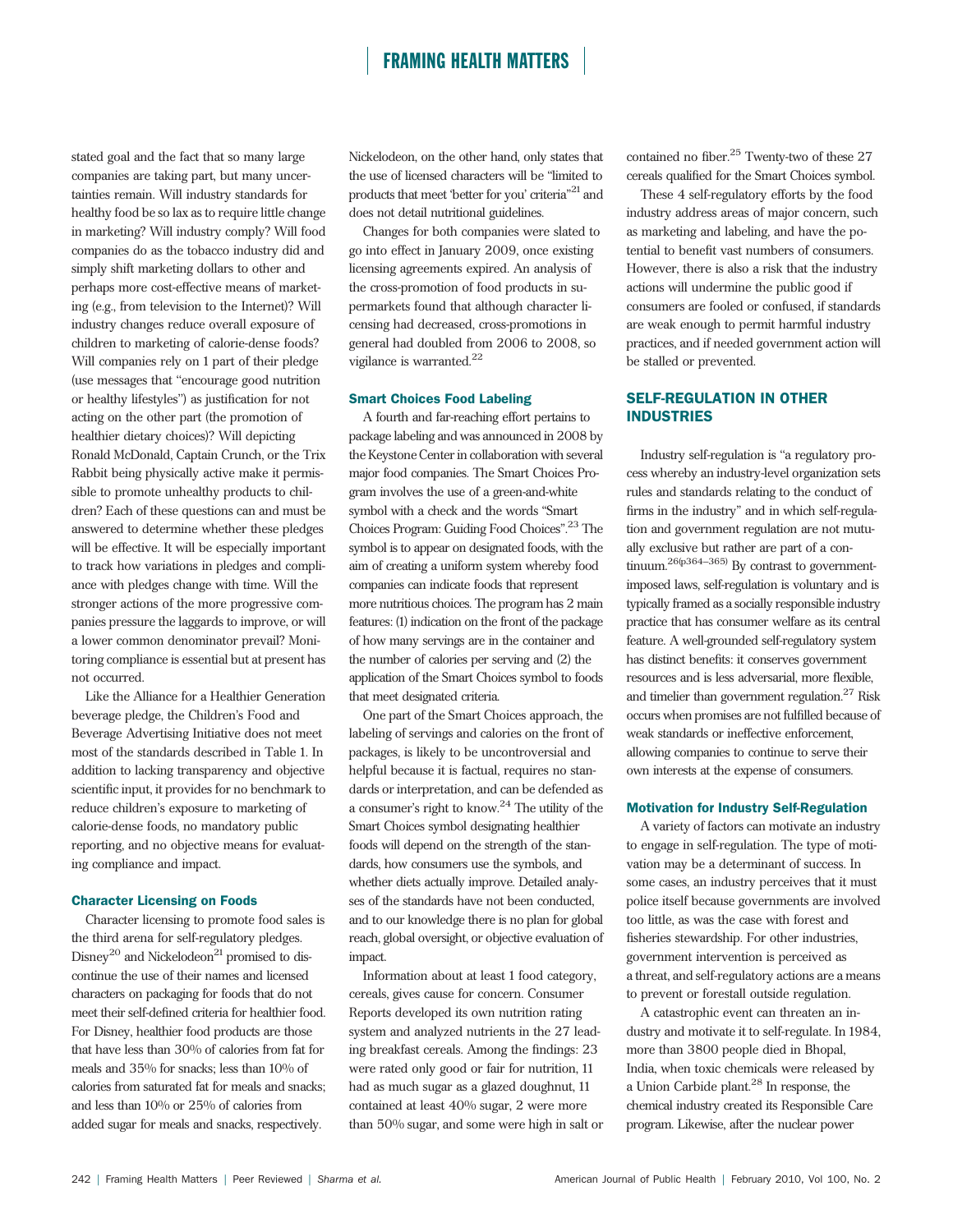accident at Three Mile Island in 1979, the US nuclear industry created the Institute of Nuclear Power Operations to set guidelines for safe nuclear power plant operations.

Scarce natural resources can also be a strong motivator for self-regulation, as in the case of the marine fishery and forestry industries. Prompted by concerns about sustainability of the global seafood market, the fishing industry founded the Marine Stewardship Council in 1997 to promote sustainable practices. Similarly, growing concerns over deforestation and the inability of governments to agree on a global forest compact led to the founding of the Forest Stewardship Council in 1993.

More pertinent to the food industry is a third source of motivation, which involves various combinations of public relations threats and concern with both litigation exposure and legislative and regulatory action that could affect sales. Industries under attack for promoting harmful, dangerous, or exploitative products or practices (e.g., tobacco, alcohol, fashion) face negative public attitudes, a skeptical press, legislators calling for action, and the threat of lawsuits. Collectively, these reflect an erosion of trust. Self-regulatory actions can be undertaken to lower the threat of negative outcomes and to build trust. Danger arises if such practices protect business interests at consumer expense and forestall needed action with the appearance of good will.

Attempts at industry self-regulation are common and widespread in industries ranging from fisheries to fashion to higher education.<sup>29</sup> Although there is much to learn from all industry self-regulation endeavors, we analyzed the successes and failures of self-regulation in the forestry, fisheries, alcohol, and tobacco industries because they presented a diverse array of regulatory experiences that could be useful in understanding and evaluating self-regulation in the food industry.

#### Forestry

The Forest Stewardship Council (FSC) was founded in 1993 in response to the failure of governments to agree on a global forest compact for responsible management of the world's working forests at the 1992 Earth Summit. The independent, nonprofit FSC pursues its mission of promoting responsible management of the world's working forests through the

development of forest management standards, a voluntary certification system, and trademarks that provide recognition and value to products bearing the FSC label in the marketplace.<sup>30</sup>

Key to the FSC's structure is a tripartite governance system conferring equal authority on environmental, social, and economic stakeholders, ensuring parity in organizational decisions. To qualify for FSC certification, forest management companies must adhere to principles and criteria concerning legal rights of indigenous peoples, labor rights, and various environmental impacts related to forest management. In addition, the FSC requires certification of compliance with its standards by an FSC-certified independent third party and public reporting of evaluation reports, management plans, and results of periodic monitoring.<sup>31</sup> The FSC has been successful in some regards and not in others.<sup>32</sup>

In most countries where the FSC was established, environmental groups and ally organizations supported the program, while forest industry associations, landowners, and companies resisted, either withholding support for the FSC or creating rival certification programs.<sup>32</sup> In response to the FSC's formation in the United States, the American Forest and Paper Association, in conjunction with industry groups, created the Sustainable Forestry Initiative, a rival selfregulatory certification program with relaxed standards and limited oversight. The majority of industry players in the United States aligned themselves with the Sustainable Forestry Initiative, likely because of its less restrictive guidelines (including first-party certification and no requirement for public reporting), leaving the FSC with modest support in the United States.

In their book *Governing Through Markets*,<sup>32</sup> Cashore et al. argue that 3 features limited FSC adaptation in the United States: (1) the existence of a well-coordinated forestry industry trade association, (2) a production system in which forest companies owned a key share of forest lands but relied on many other organizations for supply, and (3) a high degree of vertical integration within the industry.33 These factors parallel conditions affecting food industry self-regulation, including strong industry associations and vertical integration of businesses (e.g., Coca-Coca and PepsiCo control 75% of the world beverage market, and large agribusiness companies control products from the seed to the table). As a result of the FSC's continued competition with the Sustainable Forestry Initiative and other rival programs, some environmental groups advocate coregulation of the forestry sector, whereby self-regulation would complement, but not replace, government regulation and legislation.<sup>33</sup>

Much can be learned from the FSC experience. First, for self-regulation to attract industry players, companies must perceive economic benefit. This can be achieved by improving market incentives (e.g., the threat of intensified boycotts as deterrents to resisting certification and strengthened market benefits as rewards for undertaking certification). $34$  Big-box retailers such as Home Depot and Lowe's gave preference to suppliers of FSC-certified products; market pressure (in the form of real or anticipated demand from consumers) thus supported the organization.35 A parallel food strategy would be for consumers to encourage retail giants such as Walmart to favor suppliers who attain certain nutrition standards.

Second, third-party certification and oversight coupled with public reporting are essential to ensure compliance with and adequate stringency of codes. Third, self-regulatory programs must take into account rival industry programs that emerge and must ensure that rule development is flexible enough to adjust to an inhospitable regulatory environment. To facilitate this flexibility, Cashore et al. advocate the use of moderate provisional standards of regulatory criteria in the initial phases of selfregulation, followed by a ratcheting up of standards once legitimacy is achieved. Through this method, self-regulatory systems can achieve maximum stringency of rules through the use of progressive, evolutionary  $logic.<sup>34</sup>$ Finally, governance involving the most important stakeholders but not dominated by any 1 party appears to be important to achieving meaningful standards and external credibility. This is of critical importance for food, because self-regulation thus far has been dominated or entirely controlled by industry.

#### Fisheries

The Marine Stewardship Council (MSC) was established in 1997 as a partnership between Unilever PLC and the World Wildlife Federation (also involved with the FSC) to address the problem of overfishing and to ensure the longterm sustainability of global fish stocks.<sup>36</sup>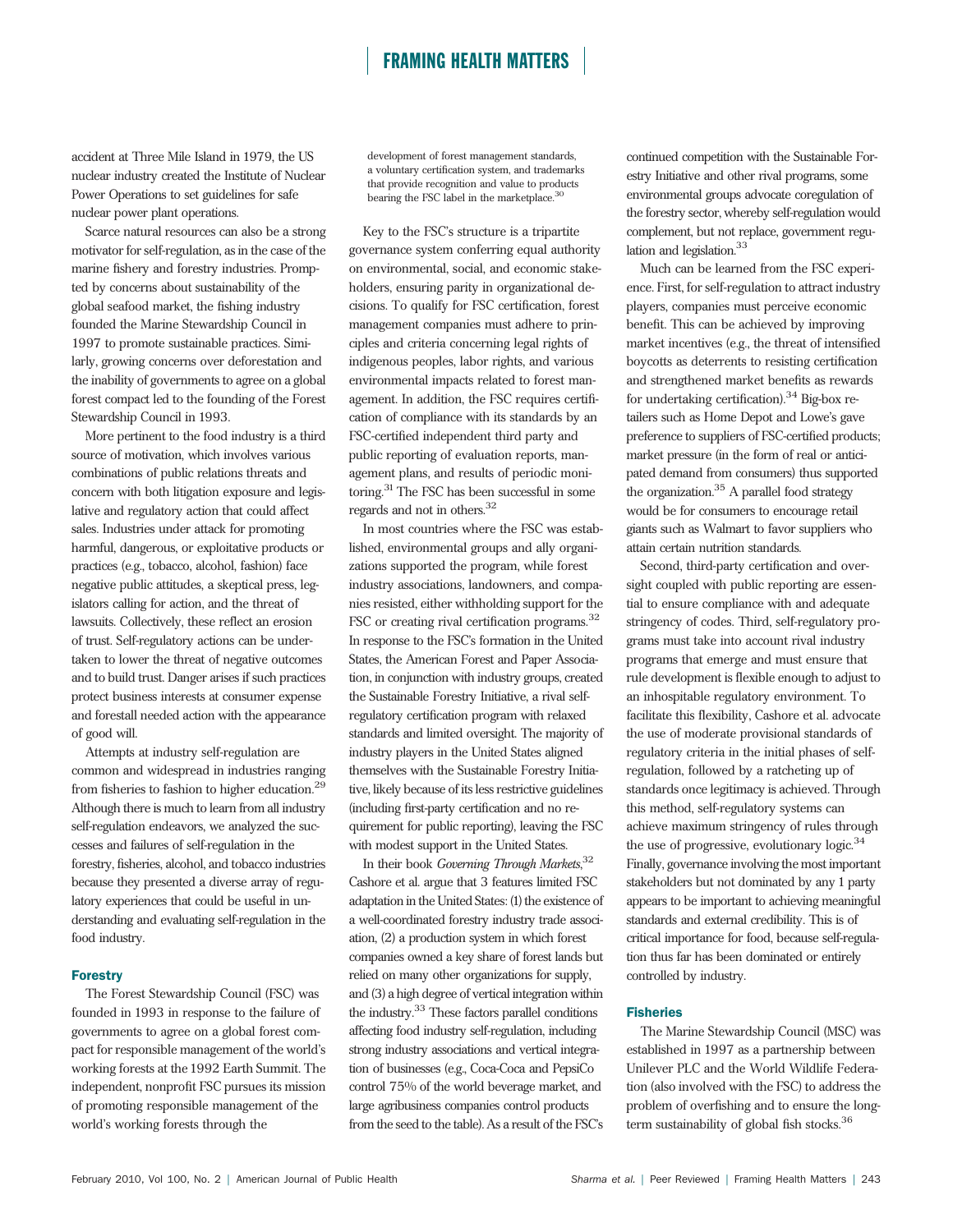Unlike with food industry self-regulation, the MSC functions through a balanced governance structure that includes international representatives from industry, environmental groups, and academia to ensure parity in decision making. The MSC's strength also lies in its adherence to the UN Food and Agriculture Organization standards for credible fishery certification and ecolabeling schemes. These standards include the use of objective third-party assessments based on scientific evidence, transparent processes with built-in stakeholder consultation and objection procedures, and guidelines that ensure the sustainability of target species, ecosystems, and management practices. These principles of transparency and objective evaluation have not occurred with food industry self-regulation.

Despite the balanced structure and laudable goals of the MSC, the impact of certification has been limited thus far; to date only 34 fisheries have attained full certification, with another 78 under assessment. $^{36}$  Unlike in forestry, where limited acceptance of the FSC was mainly the result of competing industry certification schemes, limited acceptance of the MSC program is attributable to logistic and social issues, including limited consumer interest in the sustainability of fisheries and the difficulty of monitoring quality assurance and compliance.<sup>37</sup>

The MSC experience highlights 2 important issues. First, it is important to engage the appropriate link in the supply chain to gain widespread acceptance. The MSC's misstep was focusing on consumers instead of engaging retailers, who are more directly concerned with marine sustainability for their financial livelihood. In the food industry, mounting public awareness about the dangers of unhealthy food may lead to consumer demands for healthier products and at some point may drive acceptance of certification programs.

Second, the MSC case substantiates the importance of monitoring to maintain public confidence in labeling schemes. The credibility of a labeling scheme lies in the governing bodies' ability to regularly monitor existing members, thoroughly review new entrants, and strictly enforce standards.<sup>37</sup> Although monitoring marine systems presents logistical challenges (e.g., nonselective harvest techniques and the migratory nature of marine resources), credible and feasible monitoring practices to ensure adherence of member organizations are

imperative. If consumers and other interested parties cannot be assured of a label's credibility, they will inevitably lose interest; on the other hand, failure to strictly enforce standards is deceptive to consumers purchasing what they believe to be socially responsible products. A food industry parallel is self-regulatory packagelabeling schemes, such as Smart Choices, that designate products that are better or healthier. Consumer confidence will depend on the strength of the standards and the enforcement of their use.

#### Alcohol

Self-regulation of alcoholic beverage advertising is a classic example of an industry using voluntary codes in conjunction with government oversight to deflect government regulation. Although self-regulatory guidelines were developed originally by industry players, the FTC has been involved both formally and informally in the supervision of alcohol industry self-regulation. As part of its involvement, the FTC helps ensure that companies abide by codes, assists members on compliance issues, ensures rule enforcement, and suggests improvements. The FTC oversight system is efficient in that it allows industry to regulate itself through internal or third-party review boards. The board of the Distilled Spirits Council of the United States is internal, with a third-party board to break tie votes; the Wine Institute and the Beer Institute function exclusively through third-party review boards but hold members accountable via FTC oversight and audits.

As with forestry self-regulation, alcohol advertising standards are adaptable and flexible, allowing for more restrictive guidelines as knowledge about success and acceptance evolves. In response to a 1999 FTC report criticizing the industry's self-regulatory practices as too permissive, the 3 largest alcohol supplier trade associations—the Distilled Spirits Council, the Wine Institute, and the Beer Institute pledged to adopt revised self-regulatory guidelines for advertising and marketing. The new codes regulated the content and placement of advertisements and marketing efforts, requiring that each advertisement be targeted to an audience in which at least 70% of viewers were of legal drinking age. Previous guidelines required only 50% of an advertisement's intended audience to be of legal drinking age.

In 2008 the FTC recommended further improvements to the codes, including new regulations for Internet and other digital advertising, sponsorships, product placement in films, expenditures to help others promote alcohol, external review of complaints, and youth access to alcohol, as well as a new system for monitoring that involves random, compulsory audits of member companies each year by the FTC. $27$  There are, however, lingering concerns over enforcement of the Distilled Spirit Council's self-regulatory practices. Public watchdog groups have cited, among other concerns, a high degree of subjectivity in interpreting advertising content regulations and the lack of an independent third-party review board.<sup>38</sup> These issues demonstrate the power of industry to exert influence, even when government oversight exists, and underscore the importance of consistent monitoring and evaluation.

#### **Tobacco**

An example of toxic self-regulation is the tobacco industry's behavior, beginning with the 1954 ''Frank Statement to Cigarette Smokers'' published in 448 US newspapers. Over the signatures of the nation's top tobacco executives, Americans were assured, ''We accept an interest in people's health as a basic responsibility, paramount to every other consideration in our business'' and ''We always have and always will cooperate closely with those whose task it is to safeguard the public's health."<sup>39</sup> A series of promises were made and broken, and the industry created the infamous Tobacco Institute, which for years worked hand-in-glove with tobacco companies to protect and defend practices that had catastrophic public health consequences.40

The tobacco industry's development of youth smoking prevention campaigns is arguably 1 of the most extreme examples of an industry abusing self-regulation to deflect legislative action. In response to public and government outcries over marketing to youths, the industry developed several youth smoking prevention programs in the early 1980s.<sup>41</sup> These included youth access initiatives (e.g., the Coalition for Responsible Tobacco Retailing's We Care, the Tobacco Institute's It's the Law, and Philip Morris's Action Against Access), sponsored educational programs (e.g., the Tobacco Institute's COURSE Consortium and RJ Reynolds's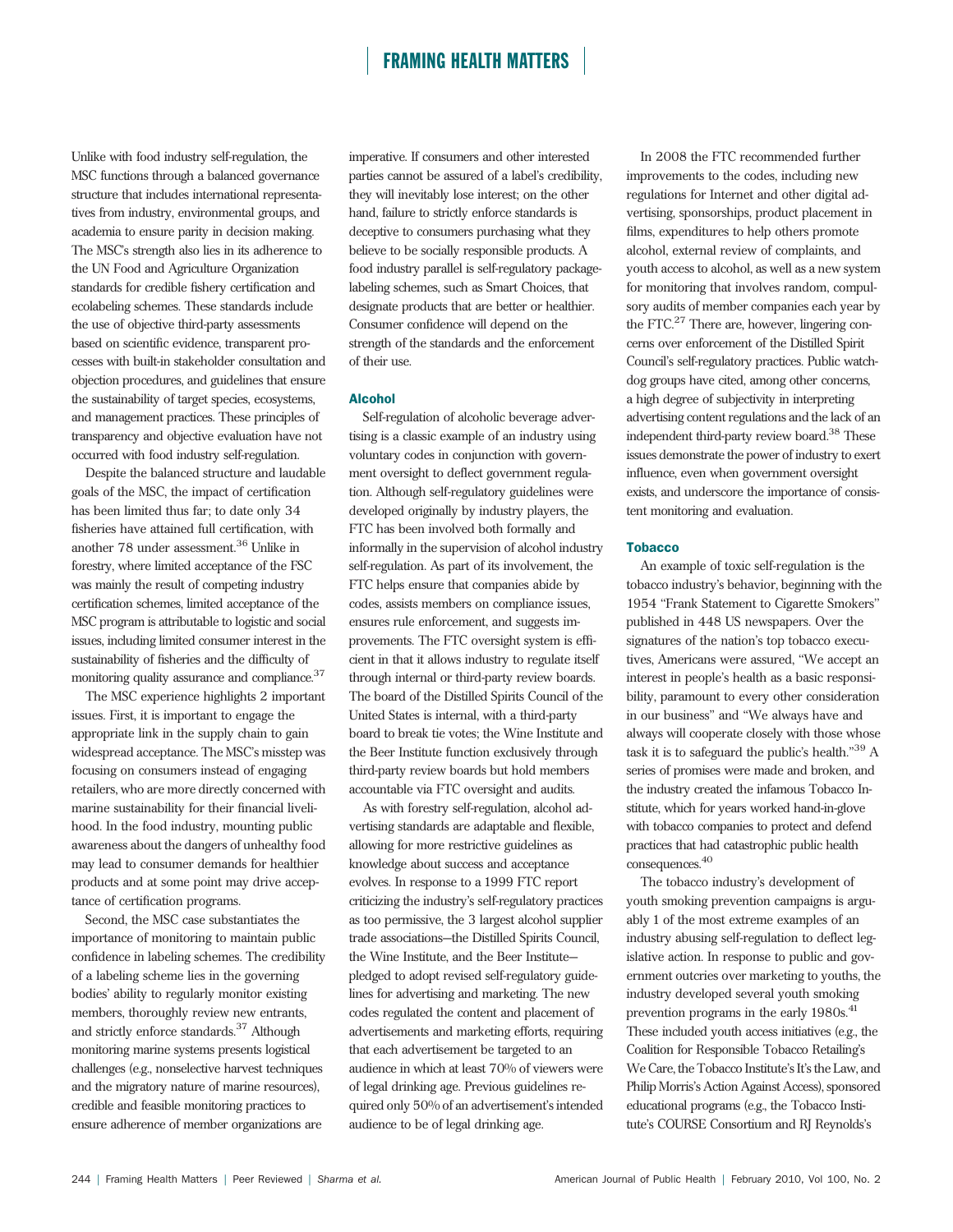Right Decisions Right Now), youth program partnerships (e.g., with the US Junior Chamber of Commerce and the National 4-H Council), and media campaigns (e.g., Philip Morris's Think. Don't Smoke.).

Analysis of publicly available tobacco industry documents indicates that industry executives used these programs to prevent and defend against government regulation that might lower company profits. Moreover, industry players were careful to design youth prevention programs that did not contradict existing tobacco advertising initiatives; not a single program included information on nicotine and addiction, the causal link between smoking and disease, or the large role of tobacco marketing in promoting smoking to youths.<sup>41</sup> Some evidence suggests that these programs actually encouraged young people to smoke more.<sup>42</sup> Tobacco industry programs also marginalized public health advocacy groups by creating competition with more reputable antismoking campaigns, such as the Truth campaign sponsored by the American Legacy Foundation.<sup>43</sup> Public health advocates have found no evidence that tobacco industry programs decrease the rate of youth smoking and have concluded that they do more harm than good.41,42

The tobacco industry's self-regulatory tactics illustrate the central danger of self-regulation: an industry can use programs and approaches that appear credible and are framed as in the public's interest but prevent legislation or regulation and damage public health. Some food industry behaviors are strikingly similar to those of the tobacco industry; it is essential that tobacco's history with self-regulation not be repeated.<sup>40</sup>

### Lessons Learned From Self-Regulation **History**

The history of food industry self-regulation is being written now. Much can be gained by reviewing the history of self-regulation in other industries to help avoid pitfalls and adopt practices that maximize chances for success. These accounts reveal critical factors that bear on such questions as whether industry can be trusted, whether regulatory control should be ceded to industry, how criteria for evaluating self-regulation might be established, and what the overall goals might be.

An important factor is motivation for change. Industries protecting a dwindling resource face the internal threat of overuse and exploitation of the environment. They have incentives to regulate effectively and can behave in ways that benefit the public (e.g., reducing deforestation protects the environment). Governance, implementation, and basic strategy all present challenges, but the potential for good is considerable. Thus far, self-regulation by the food industry has not been motivated by concerns about dwindling resources, but it should be. Depleted and contaminated water resources, land loss, shrinking biodiversity, and the energy intensity of modern agriculture are serious problems that threaten basic business models and are likely to burst into public consciousness in ways that will pressure companies into selling products grown and raised, processed, and transported in sustainable ways.44

As with the tobacco and alcohol industries, food industry self-regulation appears to be motivated more by external threats: negative public attitudes, government action that restricts key business practices, and litigation. Where industry and public health objectives conflict, an industry has incentives to create a public image of concern and to promise change, but then to create weak standards with lax enforcement. The cynical practices of the tobacco industry, and to a lesser extent the alcohol industry, have shown how under the guise of self-regulation, public health problems can be increased (e.g., young people being encouraged to smoke more rather than less) and government action can be warded off.

Governance by all stakeholders, transparency in creating standards, and external, objective evaluation of impact appear to be at the heart of the self-regulatory successes seen in some industries. These conditions do not prevail in current food industry self-regulation. Such regulation could still be beneficial, but legitimate public health input in the planning and execution of regulations and ongoing objective evaluation are both crucial.

### STANDARDS FOR SUCCESSFUL FOOD INDUSTRY SELF-REGULATION

Self-regulatory successes and failures across a variety of industries, current conditions facing the food industry, and self-regulation by the food industry thus far informed the development of the 8 standards we propose (Table 1). Our aim was to create guidelines that are attainable, take into account industry needs, and protect the public's health. These goals cannot be realized without transparency, meaningful objectives and benchmarks, accountability and objective evaluation, and oversight.

We do not yet know whether food industry self-regulation will be helpful or harmful, but allowing an industry to self-regulate without input from government, consumers, or public health advocates can have serious consequences. Self-regulation can become a public health failure when (1) leading companies fail to take part, (2) weak standards permit harmful practices, $^{12}$  (3) standards do not apply globally, (4) credibility is undermined by an absence of transparency and objective scientific input, and (4) a lack of benchmarks and objective evaluation leads to ambiguity in interpreting both compliance and impact. Weakness in any area can compromise impact, as with industry's Children's Advertising Review Unit, where even strong enforcement of weak standards has led to weak results. $^{13}$ 

Successful self-regulation requires standards that industry can attain to earn the trust of the public, the public health community, and government. These conditions should create a floor for self-regulatory standards—conditions to be satisfied as the minimum. Attaining the standards shown in Table 1 would help the food industry earn trust for its self-regulatory efforts, but pitfalls must be avoided. Internal pressure to weaken standards, refuse to participate, or create rival guidelines and codes could sabotage these programs.

Encouraging all players to take part in constructive ways will require clear definition of the roles of public interest and industry watchdog groups, consumers, government, industry, and the scientific community. It may also be helpful to mobilize consumers, who can help generate market pressures by favoring companies that meet self-regulatory standards. Finally, to entice industry players, self-regulatory codes must be initiated with moderate, manageable requirements. Then, as proposed with forestry and fisheries self-regulation, regulations can be strengthened as acceptance and legitimacy of the program increase.  $\blacksquare$